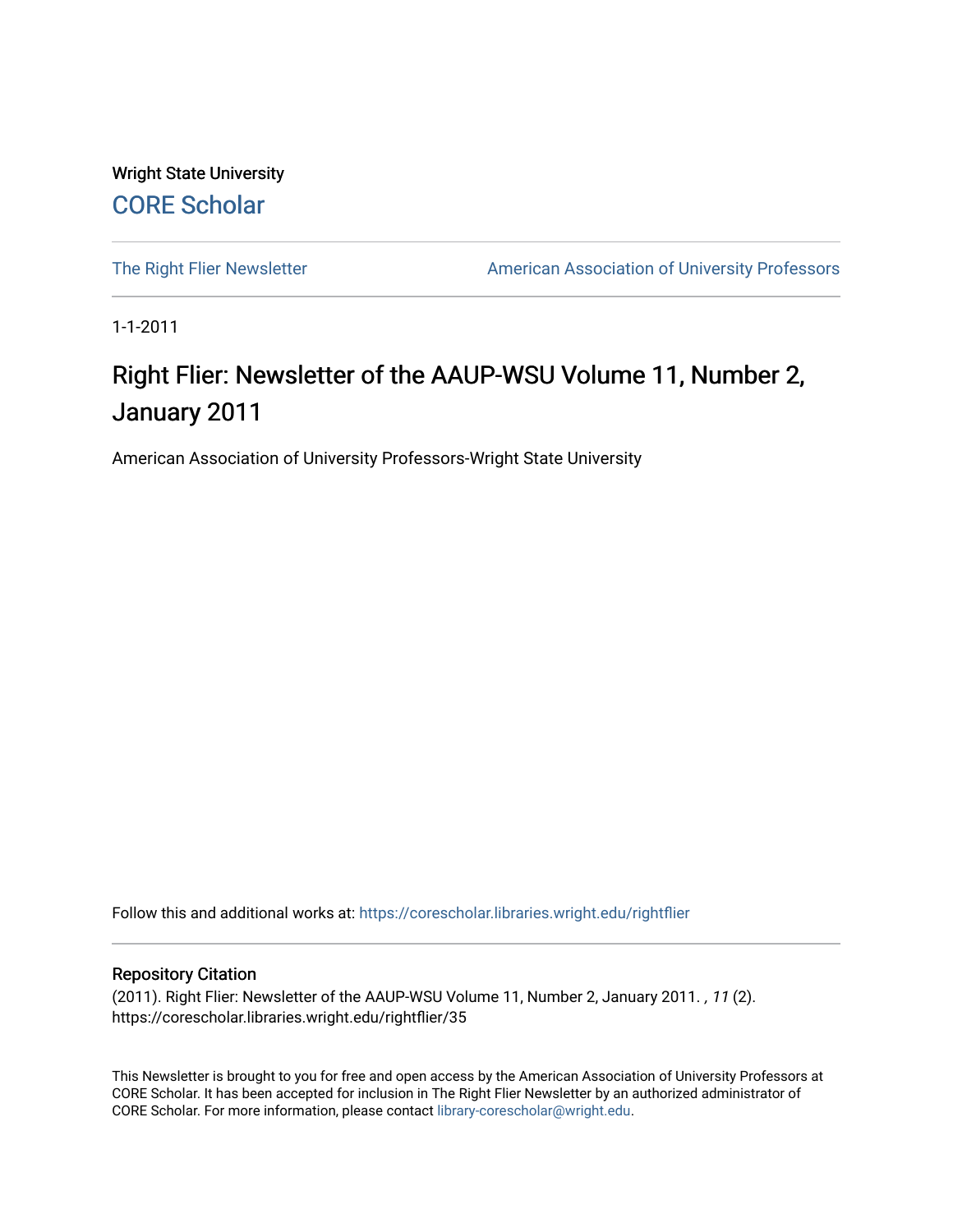January 2011

Editor: Martin Kich

# **The Right Flier**

**Volume 11, Number 2** 

# **Table of Contents**

President's Message Barry Milligan

1

2

2

2

3

| Report from an     |
|--------------------|
| <b>AAUP Summer</b> |
| Institute 2010     |
| Attendee           |
| Linda Farmer       |
|                    |

Report on Committee *W*  Linda Farmer and Lawrence Prochaska

Executive Committee & Negotiating Team Contact Info

Highlights of **Contract** Administration Barbara Hopkins

Lessons Learned 3-5 Jim Vance

BGSU Approves 5-6 Bargaining Unit Marty Kich

# **President's Message**

The 2010-11 academic year brings both opportunities and challenges for AAUP-WSU. We recently voted by a more than four-to-one margin to adopt an agreement with the administration regarding faculty workloads under the coming semester system, a milestone for AAUP-WSU, since the agreement spells out basic workload parameters for the first time (see the recent special edition of The Right Flier for a history of the disputed status of workload negotiations at WSU). Although the terms of the semester transition discussions dictated in advance that the conversion would be "workload-neutral," the administration has acknowledged that adjustments are needed in several areas, and having now drawn an initial baseline, we should be able to negotiate such adjustments in the future. This is a major and positive step forward in the collective bargaining process at WSU.

In the "challenges" category, in January 2011 we will begin negotiating our fifth contract in the worst economic environment we have faced since collective bargaining began at WSU in 1999. The good news is that we now have a mature contract, which is to say that many basic terms and conditions have been established and refined over the past decade, so most of the contract does not require major adjustments. The less positive news, however, is that agreement regarding compensation and benefits will likely be more difficult to achieve than ever, given the discouraging state budget, increases in health care costs, etc. Now more than ever, AAUP-WSU needs an informed and engaged membership, so please stay involved by reading email messages and newsletters from AAUP-WSU and communicating your questions, concerns, and ideas to your union officers (see page 2 for a list). In our last round of contract negotiations in 2008, we successfully avoided wage cuts and an HSA-style health plan because AAUP-WSU was able to tell the administration that 80% or our members had pledged to reject any contract or fact-finder's report that would have yielded either of those outcomes. As past experience has shown, then, good contracts come not from savvy negotiators but from active, involved, and vocal members, so we on the AAUP-WSU Executive Committee hope to hear from you in the coming months.

**Barry Milligan**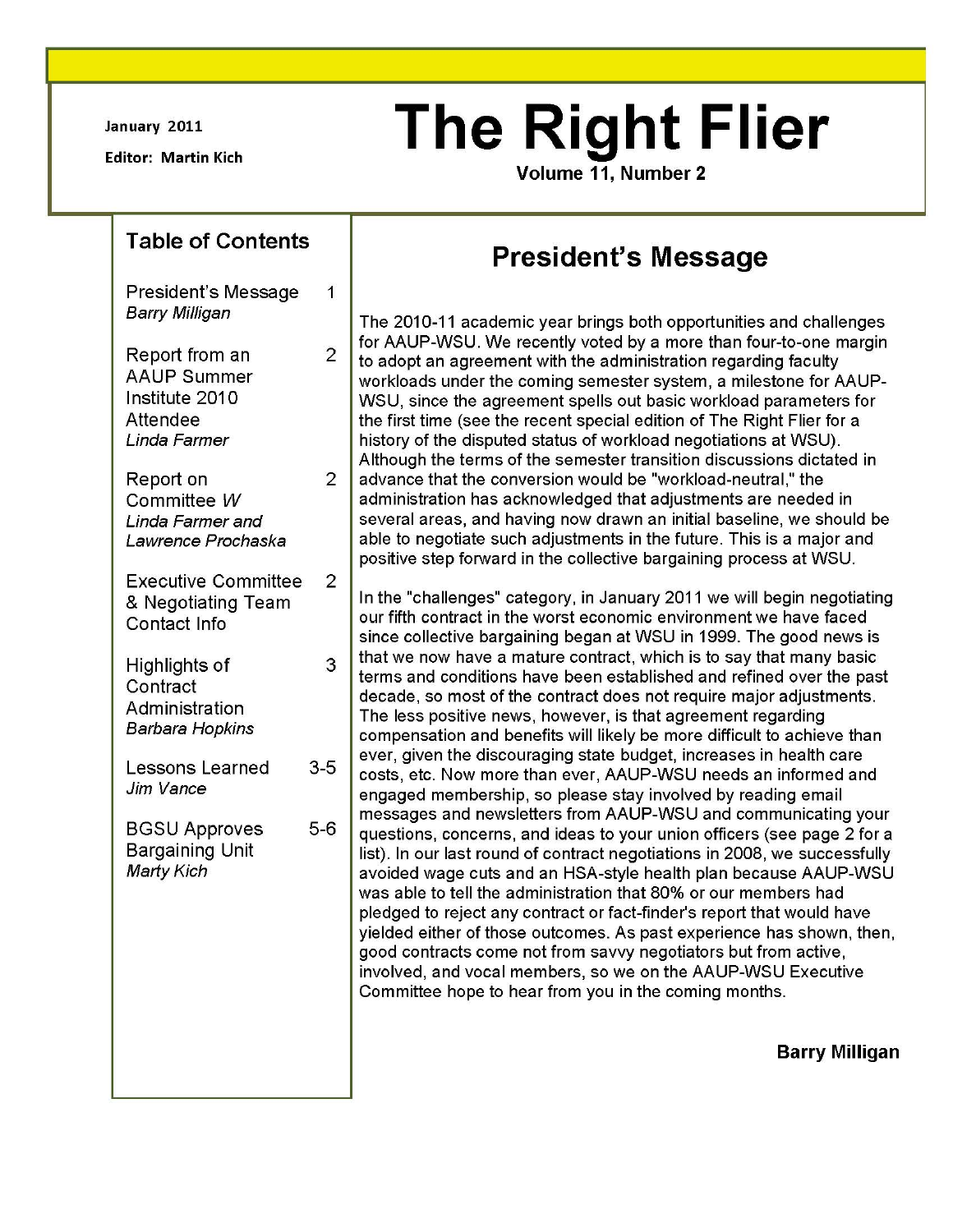# **Report from a AAUP Summer Institute 2010 Attendee**

I participated in the contract negotiation sessions, which were three three-hour sessions on two consecutive days. After an overview of the negotiation process and approaches to productive collective bargaining, the participants were randomly assigned to either an AAUP faculty or an administration contract negotiating team for a fictitious academic institution. I was on the administrative team for "Rocky Bottom State University." We were given facts about our university and instructions from its board of trustees on what we needed to gain from the faculty. The faculty team was also given instructions on what they needed to gain from the administration. What became quickly apparent is that the members of a negotiating team need to be chosen carefully.

Our self-appointed chief negotiator tried to advance an agenda that differed significantly from that of the board of trustees and treated the members of the faculty team with contempt. The elected chief negotiator on the faculty team opened with a laundry list of demands that were so unrealistically absurd that even the other members of her team were bewildered. (Had these demands been backed up by good research, perhaps they would not have been so absurd.) While the negotiations dragged on, our chief negotiator was negotiating with each of the members of the faculty team individually, and sometimes in conflicting ways. Although our teams did finally reach agreement on the key issues, the agreement was contrived. In the real world, we would have been going to arbitration.

What I learned from these sessions is that successful negotiations depend on two things: (1) making arguments on the basis of good research, and (2) having a chief negotiator who, armed with that research, can present compelling arguments and, also, properly can ascertain when a compromise is in order. We are very fortunate to have a chief negotiator like Rudy Fichtenbaum at WSU.

> **Linda Farmer Member-at-Large**

# **Committee W Report**

Committee W met throughout Fall Quarter, 2010 and discussed issues to raise during collective bargaining in the upcoming contract negotiations. The committee focused on issues which pertained to recruitment and retention of women faculty including child-care, dual career appointments, and work-life balance issues. The committee's findings where reported to the Executive Committee and to the Bargaining Council. The committee will continue to meet in upcoming quarters and will focus its efforts on ascertaining, within each college, how much service female faculty are performing in comparison with their male colleagues and whether there is any equity in how faculty are being evaluated/credited for their service commitments.

> **Linda Farmer Member-at-Large** & **Lawrence Prochaska Treasurer**

#### **AAUP-WSU Executive Committee Contact Info**  $D<sub>h</sub>$

|                                    | . <del>. .</del> |
|------------------------------------|------------------|
| Barry Milligan, President          | 4805             |
| Martin Kich, Vice President        | 419-586-0374     |
| Larry Turyn, Secretary             | 2775             |
| Lawrence Prochaska, Treasurer      | 2551             |
| Jim Vance, Communication Officer   | 2206             |
| Fred Garber, Member-at-Large       | 5037             |
| Linda Farmer, Member-at-Large      | 2914             |
| Rudy Fichtenbaum, Chief Negotiator | 3085             |
| Barbara Hopkins,                   |                  |
| Grievance & Contract Admn.         |                  |
|                                    |                  |

#### **AAUP-WSU Negotiation Team Contact Info**

|                                    | Phone # |
|------------------------------------|---------|
| Rudy Fichtenbaum, Chief Negotiator | 3085    |
| Linda Farmer                       | 2914    |
| Erin Flanagan                      | 2196    |
| Doris Johnson                      | 2994    |
| Jim Vance                          | 2206    |
|                                    |         |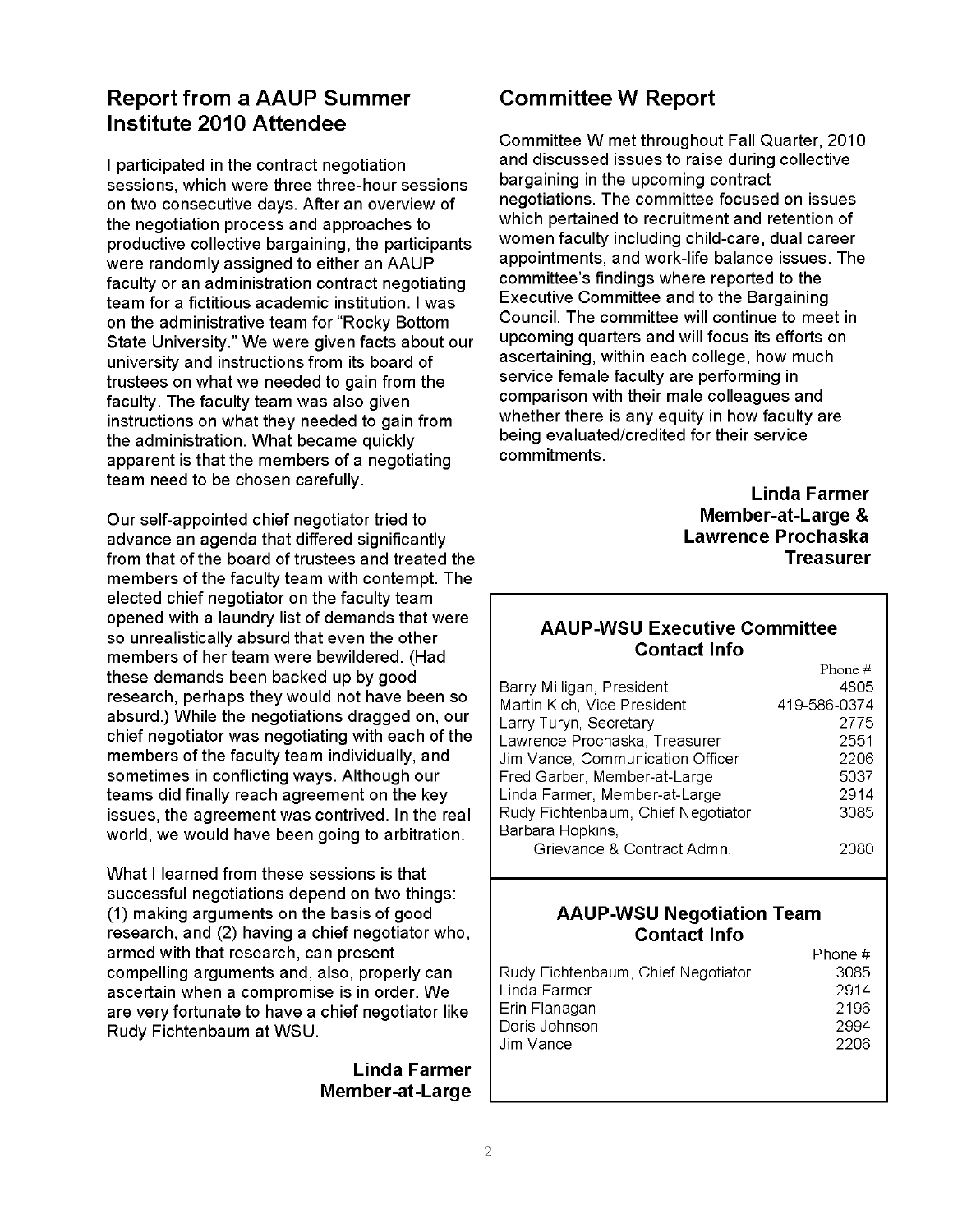## Highlights of Contract Administration

#### Funding Professional Development Expenses:

Article 18.4.1 guarantees access to \$900 per year for each bargaining unit faculty member for use for professional development expenses. Article 18.4.2 allows for those funds to be carried forward up to \$3600. Since this is the third year of this contract, members who have not used any funds should have access to \$2700. "To request funds, a Member must submit to his or her department chair a written request that includes a statement describing how the requested travel or materials will enhance the Member's teaching or contribute to scholarly productivity." (18.4.5) Consult the contract for appropriate uses for these funds. If your chair is denying the existence of these funds, please contact the GCA officer at barbara. hopkins@ wright. edu

#### Maintenance Drug plan through Express Scripts:

In our bargaining survey we found that 42% of bargaining unit members who have used Express Scripts have had problems with it. We are working with the administration to correct these problems or change to a more reliable service provider. Please answer the survey posted by Human Resources at http://www.zoomerang.com/Survey/WEB22BG4  $X975PX$  and if you have problems contact Tony Linz in HR at 937-775-4217 or at hr\_benefits@wright.edu and let us know.

#### CaTS:

Over the summer CaTS rolled out a new authentication system for the wireless network. Pursuant to article 7.12 of the contract, union representatives have ensured that CaTS would not use this authentication system to collect information from computers accessing the network. When the network failed to work reliably for faculty classroom use, we requested that authentication be removed. This has brought us to the dual system we have now. Since the EZconnect system has not been reliable either, we continue to challenge the

administration to live up to its commitment to provide "high quality computer and network resources." (7.12.1)

#### Promotion and Tenure:

The appeals committee for promotion and tenure considered two cases last spring.

> Barbara Hopkins Grievance Officer

# Lessons Learned

With negotiations toward our fifth Collective Bargaining Agreement (CBA) just around the corner, we are well advised to review lessons we've learned in previous bargaining with the WSU administration.

#### Spring 2008

Early in April, 2008, during negotiations toward the CBA that is now in effect, the administration proposed a package of health benefits and salaries. When set against the inflation trends of that day, this proposal would have yielded a cut in real pay deeper than six percent over three years. Our Negotiating Team responded with its own proposal, supporting it with relevant facts (e.g., data showing the lackluster level of our salaries vs. those at certain comparator institutions). We argued as eloquently as we could.

But rhetoric and data did not win the day. Our members did.

When it became apparent that facts and argument were not sufficient for us to obtain what we thought were appropriate salary and benefits, the AAUP-WSU Executive Committee asked for your help. We asked you to write messages opposing the administration's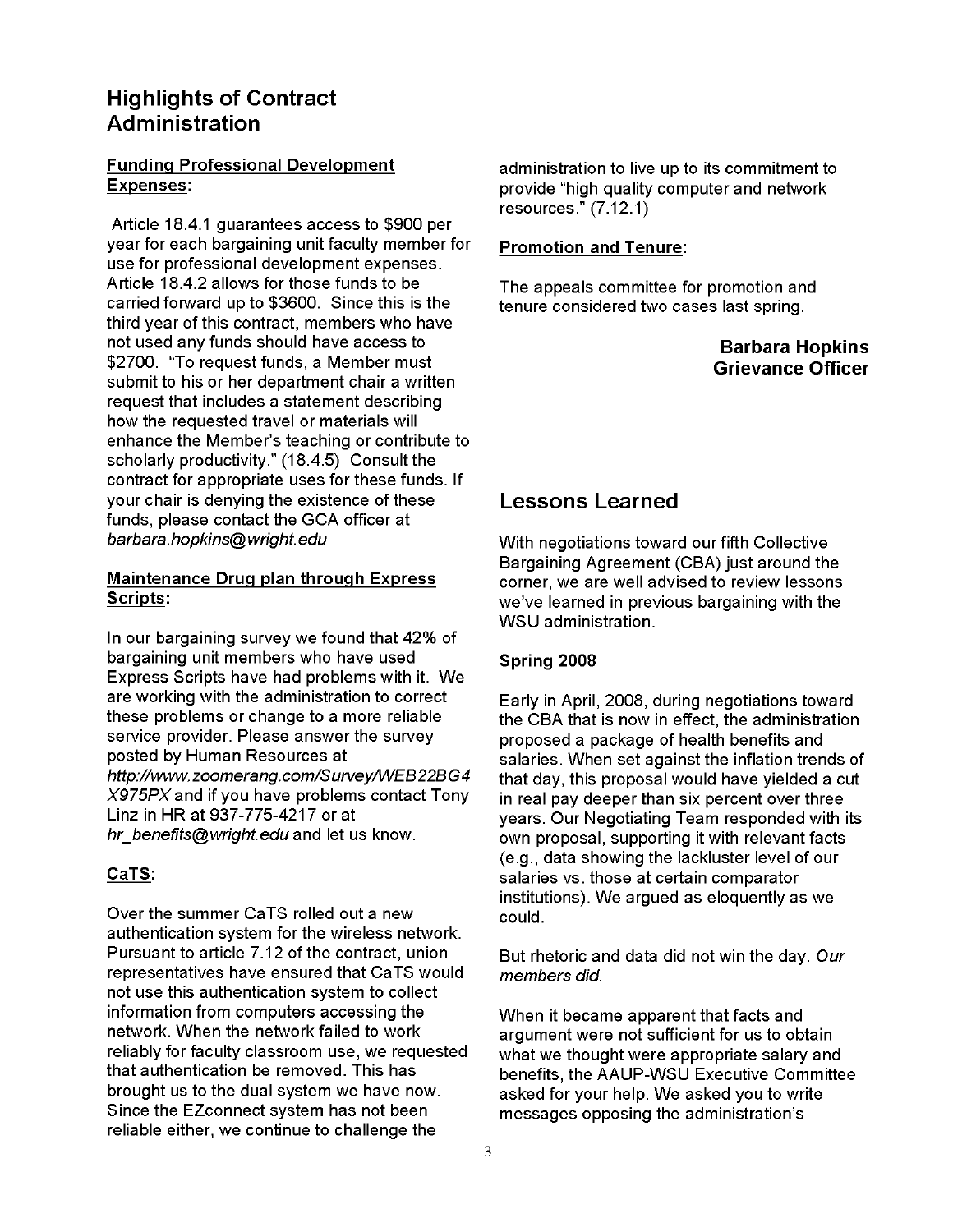proposal and to state that you would rather go to fact-finding (see sidebar) than accept their offer. And write you did. In less than two weeks, we had the better part of two hundred messages along the lines we had sought. We reported this massive response to the administration, and they got the message. They knew that factfinding is the first step toward a strike; they knew that if the fact-finder's report was not satisfactory, then our members could vote to reject it and thus take a second step toward a strike; and, they knew that if the two hundred message-writers all voted to reject, the factfinder's report would probably go down the drain.

# **What Is Fact-Finding?**

When negotiating parties can't resolve all the contract issues before them  $-$  when they reach an impasse  $-$  state law calls for a neutral third party, a fact-finder, to hear the sides' positions and to propose a settlement of all unresolved issues. The fact-finder's "report" (the proposed settlement) is implemented along with all the agreed-upon contract language, unless one party or the other votes by a supermajority of 60% to reject the fact-finder's report. In that event, the law allows the employer to impose its last best offer and the union to go on strike though the two sides may instead elect to return to negotiations.

We had a deal well before the end of May. That's how the voices of our members won us the package of salary and benefits in our present CBA.

#### **Winter 2010**

In March, 2009, the administration and AAUP-WSU signed a Memorandum of Understanding (MOU) in which the parties agreed to devise a workload policy that would, simply stated, preserve the status quo in terms of teaching done by Bargaining Unit Faculty and revenue provided to the administration by that teaching.

Workload policy negotiations began in late July, 2009, and continued for months on a regular schedule. It was not until December, however, that the administration had finally prepared a proposal for the heart of the matter: standard teaching loads. Unfortunately, though this proposal would indeed have preserved the administration's revenue stream, it would not have protected us from significant increases in our teaching load.

We told the administration that their proposal was not satisfactory. We reminded the administration that the March, 2009 MOU bound the parties to two objectives, one being not to increase the teaching load of BUFMs. We had already outlined rational means for the parties to achieve both objectives. We told the administration privately that we did not want to halt the conversion to semesters, but we would if we had to. However, that private message did not seem to have an impact. One month later, the administration had not moved.

Our rhetoric and our rationality did not win the day. Our members did.

On January 18, 2010, we asked our members to slow down their work on converting the curriculum from quarters to semesters until we had a clearer idea what our teaching loads would be. We repeated the request on January 25, calling for all curricular conversion work to stop. And stop you did. By mid-February, the administration was talking more collaboratively about workload. So, we reported to our members that it was reasonable to resume informal work on the curriculum conversion, but formal approvals should still be withheld until we had a firmer commitment regarding workloads. And that withholding is just what happened. By late April, we were convinced that a fair workload policy agreement was at hand, so we asked all Bargaining Unit Faculty to resume curricular conversion work.

It took months to finalize all the details, have our attorney check it all, and put the tentative workload agreement to a vote of the Regular Chapter Members. But now we have a signed workload agreement that should move us from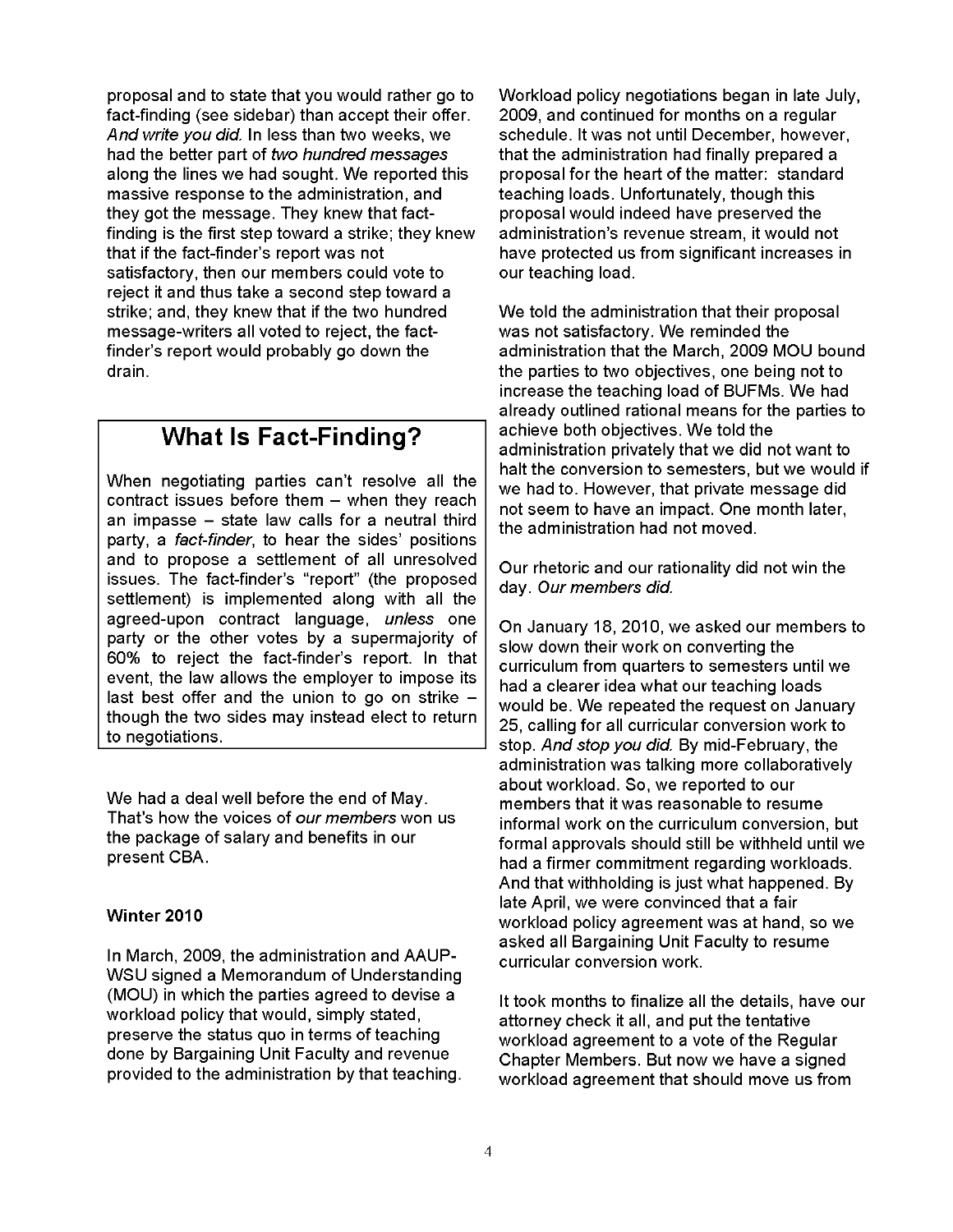quarters to semesters without increasing the teaching load borne by Bargaining Unit Faculty - and we have a framework within which we will be able in future negotiations to address various workload issues that have up to now been impossible to negotiate.

#### Recap

In Spring, 2008, what our members wrote to us absolutely turned the tide in contract negotiations. The administration got the message when we told them how many of our members had said "no" to their salary and benefits proposals. Thus the package of salary and benefits in our current CBA is a far better one than it might otherwise have been.

In Winter, 2010, what our members did (or perhaps one should say did not do) completely altered the administration's workload position. Their proposals would have protected their revenue stream but would also have enabled them to significantly increase teaching loads on the Bargaining Unit if they needed, wanted, or felt political pressure to do so. That is, in converting to semesters, all the risk would have been borne by faculty. As it is, however, we have an agreement that offers real protection to the Bargaining Unit against teaching load increases.

What will we need to write or say or do or not do during the upcoming CBA negotiations? Only time will tell. A still-rocky economy and changes in the Ohio political landscape both engender a prediction that the bargaining will be tough. Tough or no, though, let us hold fast to our lessons learned and stick tightly with each other. If we do that -- when we do that -- we can expect to obtain a satisfactory successor to our current CBA.

#### **Jim Vance Communication Officer**

# **BGSU Faculty Vote for Bargaining Unit**

In mid-October, the faculty at Bowling Green State University voted to form a collective bargaining unit. The vote was 391 for and 293 against, with about 86 percent of the eligible faculty casting votes by mail.

The decisive margin in the vote reflects the widespread support for unionization throughout the colleges and departments of the university, among faculty at the various ranks, and between both tenure-track and non-tenure-track faculty.

Two previous efforts to form a bargaining unit at BGSU had failed. The success of this campaign can be attributed to the very determined but consistently reasonable and collegial approach taken by its leadership. That tone was set by David Jackson, president of the BGSU Faculty Association and an associate professor of political science, and it was sustained even as the opposition expressed by the BGSU administration intensified. Indeed, Jackson tried to set a very conciliatory tone even as the vote count was concluded. In an article in the Bowling Green Sentinel Tribune, he is quoted as stating: "'We're all in this together. Administrators are not the enemy, and we look forward to sitting down with them to continue the hard work of shared governance."'

The report on the election results in the Chronicle of Higher Education cites three main reasons for the faculty's support for unionization: dissatisfaction "with their salaries, a lack of shared governance, and an increase in the hiring of contingent faculty members who have little job security."

Following the vote, the BGSU administration issued the following statement, quoted in the Chronicle: "'Although we would have preferred a different outcome, we respect the process and its result."' Despite the neutral tone of that statement, the BGSU administration has subsequently demonstrated that it will pursue an antagonistic relationship with the new bargaining umt. The administration has dramatically revised the Academic Constitution, essentially gutting faculty input from all levels of decisionmaking, while arguing that such input will now